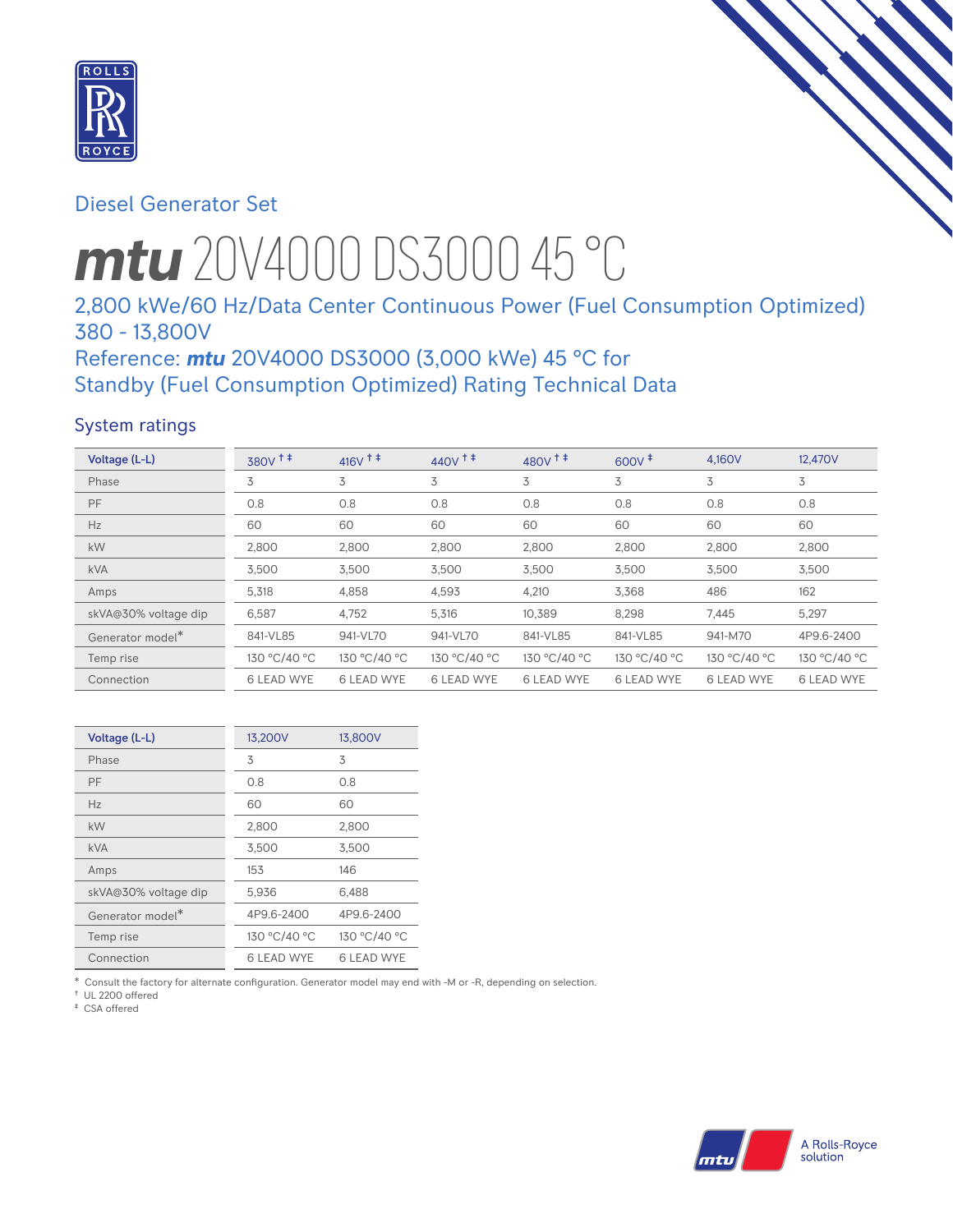# Certifications and standards

- Emissions
- Fuel Consumption Optimized (FCO)
- Generator set is designed and manufactured in facilities certified to standards ISO 9001:2008 and ISO 14001:2004
- Seismic certification optional
- 2018 IBC certification
- HCAI pre-approval
- UL 2200 optional (refer to *System ratings* for availability)
- CSA optional (refer to *System ratings* for availability)
	- CSA C22.2 No. 100
	- CSA C22.2 No. 14

# Standard features \*

- Single source supplier
- Global product support
- Two (2) Year/3,000 Hour Basic Limited Warranty
- 20V4000 diesel engine
	- 95.4 liter displacement
	- Common rail fuel injection
	- 4-cycle
- Complete range of accessories
- Cooling system
	- Integral set-mounted
	- Engine-driven fan

# Standard equipment \*

#### Engine

- Air cleaners
- Oil pump
- Oil drain extension and shut-off valve
- Centrifugal oil filtration
- Closed crankcase ventilation
- Jacket water pump
- Inter cooler water pump
- Thermostats
- Blower fan and fan drive
- Radiator unit mounted
- Electric starting motor 24V
- Governor electronic Isochronous
- Base structural steel
- SAE flywheel and bell housing
- Charging alternator 24V
- Battery box and cables
- Bulkhead fuel connectors
- Flexible exhaust connection
- Fuel consumption optimized

#### Generator

- NEMA MG1, IEEE, and ANSI standards compliance for temperature rise and motor starting
- Sustained short circuit current of up to 300% of the rated current for up to 10 seconds
- Self-ventilated and drip-proof
- Superior voltage waveform
- Performance Assurance Certification (PAC)
	- Generator set tested to ISO 8528-5 for transient response
	- Verified product design, quality, and performance integrity
	- All engine systems are prototype and factory tested
- Power rating
	- Data Center Continuous Power (DCCP) rating is optimized for data center applications
	- Uptime Institute compliant for Tier III and IV data centers
	- No runtime limitation
	- 100% load factor
	- 10% overload available
	- Accepts rated load in one step per NFPA 110
- Generator
	- Brushless, rotating field generator
	- 2/3 pitch windings
	- Permanent Magnet Generator (PMG) supply to regulator
	- 300% short circuit capability
- Digital control panel(s)
	- UL recognized, CSA certified, NFPA 110
	- Complete system metering
	- LCD display
- Digital, solid state, volts-per-hertz regulator
- Brushless alternator with brushless pilot exciter
- 4 pole, rotating field
- 2-bearing, sealed
- Flexible coupling
- Full amortisseur windings
- 125% rotor balancing
- 3-phase voltage sensing
- $\pm$  0.25% voltage regulation no load to full load
- 100% of rated load one step
- 5% maximum total harmonic distortion

#### Digital control panel(s)

- Digital metering
- Engine parameters
- Generator protection functions
- Engine protection
- CANBus ECU communications
- Windows®-based software
- Multilingual capability
- Communications to remote annunciator
- Programmable input and output contacts
- UL recognized, CSA certified, CE approved
- Event recording
- IP 54 front panel rating with integrated gasket
- NFPA 110 compatible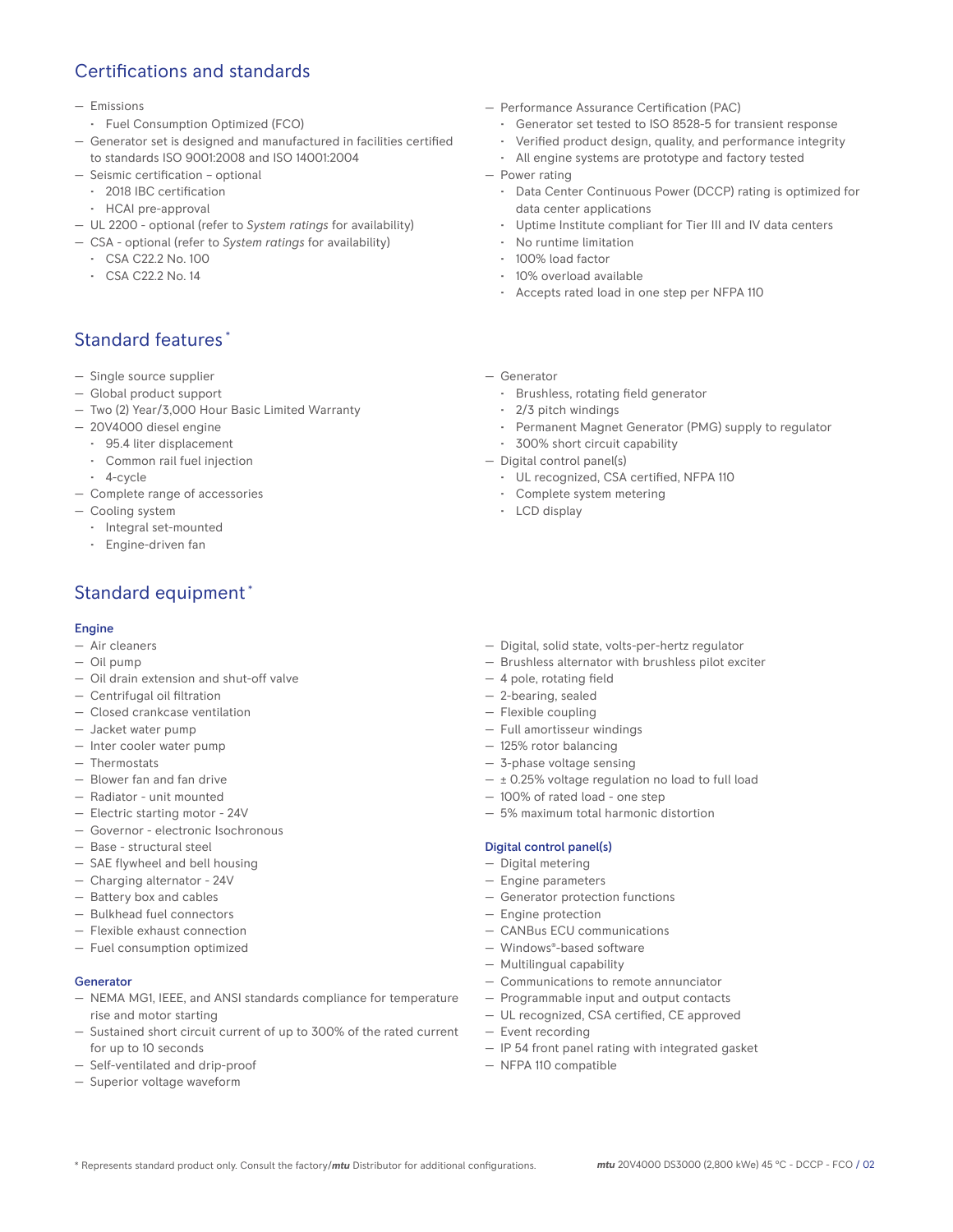# Application data

## Engine

| Manufacturer                         | mtu                           |
|--------------------------------------|-------------------------------|
| Model                                | 20V4000G44S                   |
| Type                                 | 4-cycle                       |
| Arrangement                          | $20-V$                        |
| Displacement: $L$ (in <sup>3</sup> ) | 95.4 (5,822)                  |
| Bore: cm (in)                        | 17 (6.69)                     |
| Stroke: cm (in)                      | 21(8.27)                      |
| Compression ratio                    | 16.4:1                        |
| Rated rpm                            | 1.800                         |
| Engine governor                      | electronic isochronous (ADEC) |
| Maximum power: kWm (bhp)             | 3,010 (4,036)                 |
| Steady state frequency band          | ± 0.25%                       |
| Air cleaner                          | dry                           |
|                                      |                               |

## Liquid capacity

| Total oil system: L (gal)             | 390 (103)  |
|---------------------------------------|------------|
| Engine jacket water capacity: L (gal) | 205 (54.2) |
| After cooler water capacity: L (gal)  | 50 (13.2)  |
| System coolant capacity: L (gal)      | 860 (227)  |
|                                       |            |

## Electrical

| Electric volts DC                                            | 24    |
|--------------------------------------------------------------|-------|
| Cold cranking amps under -17.8 $^{\circ}$ C (O $^{\circ}$ F) | 4.200 |
| Batteries: group size                                        | 8D    |
| Batteries: quantity                                          |       |

## Fuel system

| Fuel supply connection size          | $-16$ JIC 37 $\degree$ female |
|--------------------------------------|-------------------------------|
|                                      | 1" NPT adapter provided       |
| Fuel return connection size          | $-16$ JIC 37 $\degree$ female |
|                                      | 1" NPT adapter provided       |
| Maximum fuel lift - cranking: m (ft) | $1(3.3)*$                     |
| Maximum fuel lift - running: m (ft)  | 3.1(10)                       |
| Recommended fuel                     | diesel #2                     |
| Total fuel flow: L/hr (gal/hr)       | 1,620 (428)                   |

\* Fuel lift pump for cranking increases lift to: m (ft) 3.1 (10)

#### Fuel consumption

| At 100% of power rating: L/hr (gal/hr)                               | 707 (187)       |
|----------------------------------------------------------------------|-----------------|
| At 75% of power rating: L/hr (gal/hr)                                | 515 (136)       |
| At 50% of power rating: L/hr (gal/hr)                                | 361 (95)        |
| Cooling - radiator system                                            |                 |
| Ambient capacity of radiator: °C (°F)                                | 45 (113)        |
| Maximum restriction of cooling air: intake                           |                 |
| and discharge side of radiator: kPa (in. H <sub>2</sub> O)           | 0.12(0.5)       |
| Water pump capacity: L/min (gpm)                                     | 1,567(414)      |
| After cooler pump capacity: L/min (gpm)                              | 567 (150)       |
| Heat rejection to coolant: kW (BTUM)                                 | 1,070 (60,850)  |
| Heat rejection to after cooler: kW (BTUM)                            | 720 (40,946)    |
| Heat radiated to ambient: kW (BTUM)                                  | 253 (14,372)    |
| Fan power: kW (hp)                                                   | 60.6 (81.3)     |
| Air requirements                                                     |                 |
| Aspirating: *m <sup>3</sup> /min (SCFM)                              | 246 (8,687)     |
| Air flow required for radiator                                       |                 |
| cooled unit: *m <sup>3</sup> /min (SCFM)                             | 3,082 (108,843) |
| Remote cooled applications; air flow required for                    |                 |
| dissipation of radiated generator set heat for a                     |                 |
| maximum of 25 °F rise: *m <sup>3</sup> /min (SCFM)                   | 918 (32,405)    |
| * Air density = $1.184 \text{ kg/m}^3$ (0.0739 lbm/ft <sup>3</sup> ) |                 |
| <b>Exhaust system</b>                                                |                 |
| Gas temperature (stack): °C (°F)                                     | 460 (860)       |
| Gas volume at stack temperature: m <sup>3</sup> /min (CFM)           | 612 (21,613)    |

| Uds vulume at stack temperature. In Thin (CFIVI)            | UZ (LU UU) |
|-------------------------------------------------------------|------------|
| Maximum allowable back pressure at                          |            |
| outlet of engine, before piping: kPa (in. H <sub>2</sub> O) | 8.5(34.1)  |